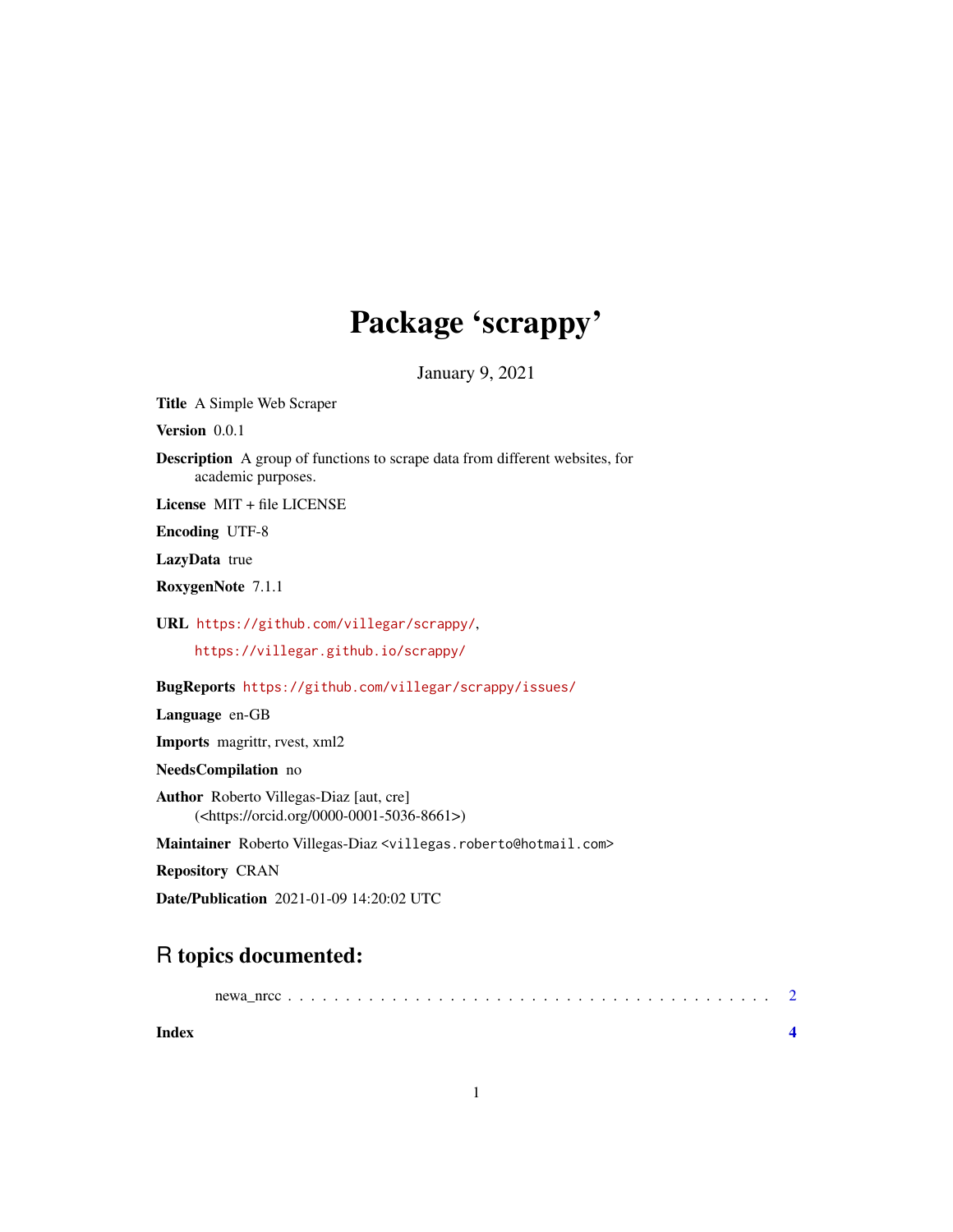<span id="page-1-0"></span>

#### Description

Retrieve Weather data from the Network for Environment and Weather Applications (NEWA) at Cornell University.

#### Usage

```
newa_nrcc(
 client,
 year,
 month,
  station,
  base = "http://newa.nrcc.cornell.edu/newaLister",
  interval = "hly",
  sleep = 6,table_id = "#dtable",
 path = getwd(),
  save_file = TRUE
\mathcal{L}
```
#### Arguments

| client    | RSelenium client.                                                                                                    |
|-----------|----------------------------------------------------------------------------------------------------------------------|
| year      | Numeric value with the year.                                                                                         |
| month     | Numeric value with the month.                                                                                        |
| station   | String with the station abbreviation. Check the http://newa.cornell.edu/<br>index.php?page=station-pages for a list. |
| base      | Base URL (default: http://newa.nrcc.cornell.edu/newaLister).                                                         |
| interval  | String with data interval (default: hly, hourly).                                                                    |
| sleep     | Numeric value with the number of seconds to wait for the page to load the results<br>(default: 6 seconds).           |
| table_id  | String with the unique HTML ID assigned to the table containing the data (de-<br>fault: #dtable)                     |
| path      | String with path to location where CSV files should be stored (default: getwd()).                                    |
| save_file | Boolean flag to indicate whether or not the output should be stored as a CSV<br>file.                                |

#### Value

Tibble with the data retrieved from the server.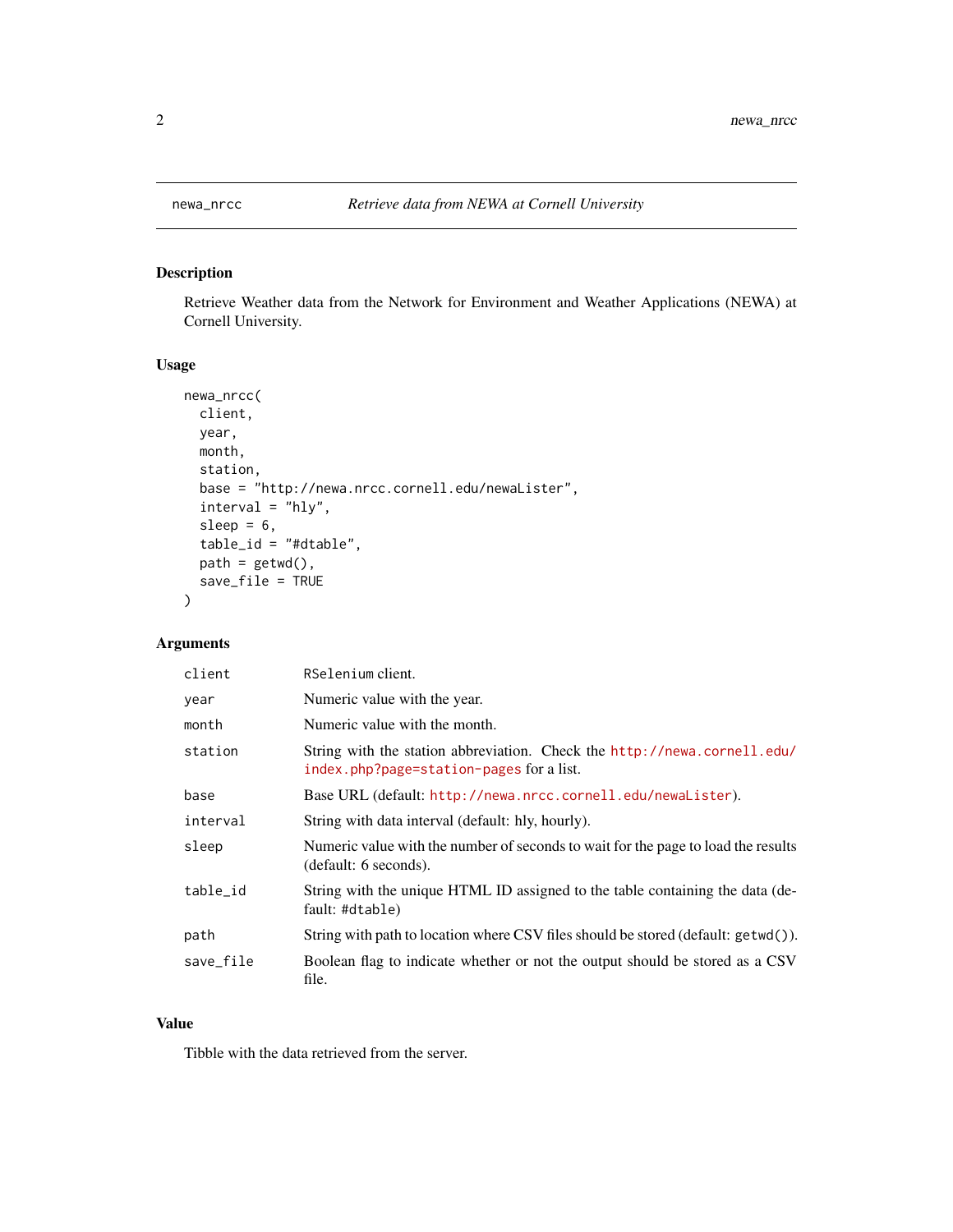newa\_nrcc 3

#### Examples

```
## Not run:
# Create RSelenium session
rD <- RSelenium::rsDriver(browser = "firefox", port = 4544L, verbose = FALSE)
# Retrieve data for the Geneva (Bejo) station on 2020/12
scrappy::newa_nrcc(rD$client, 2020, 12, "gbe")
# Stop server
rD$server$stop()
```
## End(Not run)